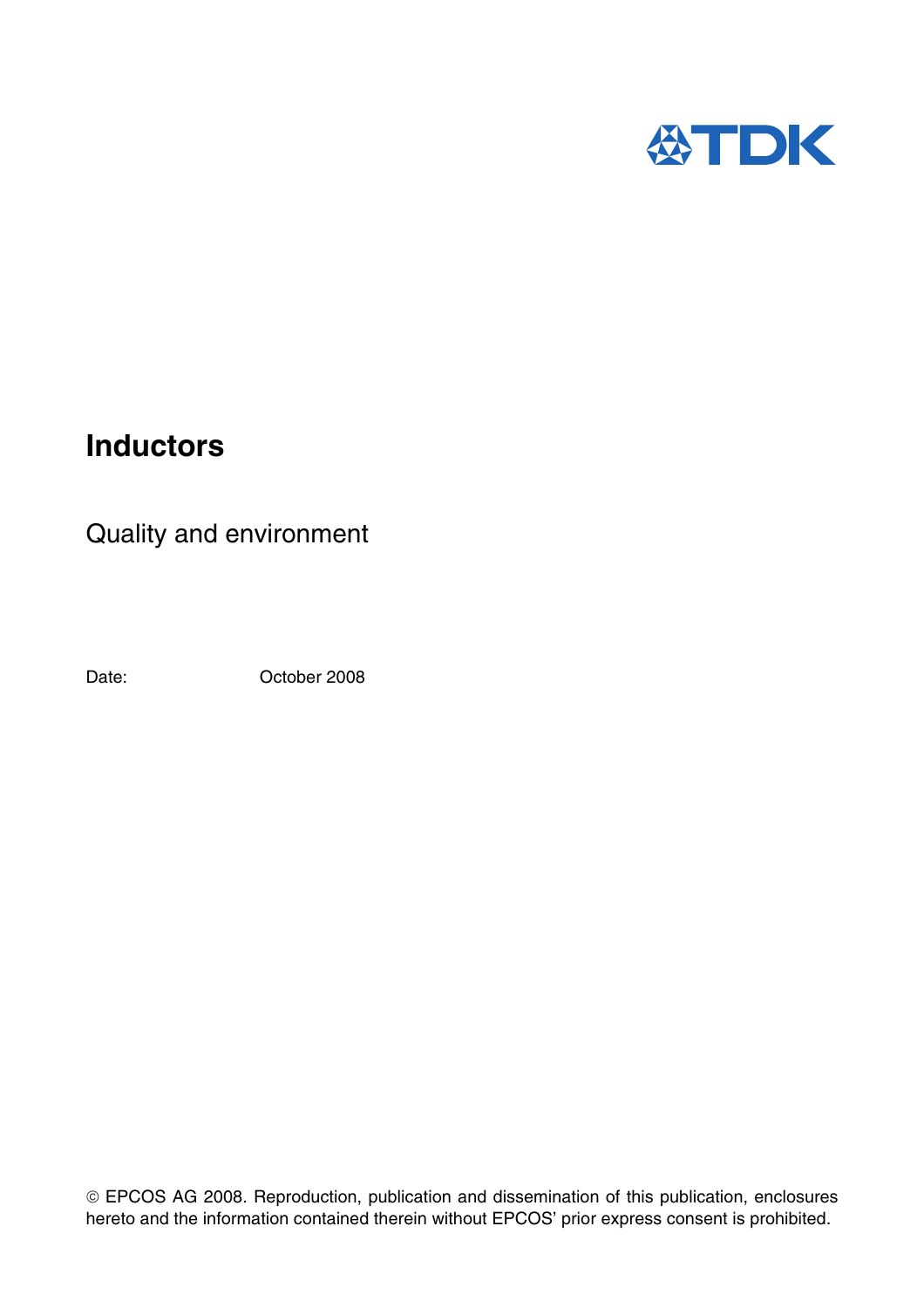

## **Corporate goals**

Our aim is to play a leading role among the world's most competitive companies in the sector of electronic components. This aim is shared by the EPCOS quality and environment management system:

## **1 EPCOS quality system**

# **1.1 Extract from EPCOS quality policy**

- The quality of our products and services represents a key constituent of our corporate strategy, whose principal aim is customer satisfaction.
- Our quality management system is continuously oriented to the international standards that stipulate the highest requirements.

## **1.2 Quality management system**

The quality management system to ISO/TS 16949:2002 is applied throughout the company and is used to implement the EPCOS quality policy. The implications include:

As a rule, product and process developments follow the rules of APQP1),

Quality tools such as FMEA2), DoE3) and SPC4) minimize risks and ensure continuous improvements in conjunction with regular internal audits and QM reviews.

## **1.3 Certification**

The EPCOS quality management system forms the basis for the company certification to ISO 9001:2000 and ISO/TS 16949:2002 that comprises the EPCOS plants and sales organizations. The company certificates are posted on the EPCOS Internet (www.epcos.com/quality).

#### **1.4 Production sequence and quality assurance**

The business units implement the corporate specifications for quality management in procedural and work instructions referred to products and processes.

## **1.5 Delivery quality**

"Delivery quality" means compliance with the agreed data at the time of delivery.

# **1.6 Failure criteria**

A component is defective if one of its features does not correspond to the specification of the data sheet or an agreed delivery specification.

# **1.7 Incoming goods inspection at the customer**

We recommend the use of a random sampling plan to ISO 2859-1 (contents compliant with MIL STD 105 D and IEC 410) for the incoming inspection.

The test methods to be used are laid down in the relevant standards. Deviations must be agreed by the customer and the supplier.

4) SPC = Statistical Process Control

<sup>1)</sup> APQP = Advanced Product Quality Planning

<sup>2)</sup> FMEA = Failure Modes and Effects Analysis

<sup>3)</sup>  $DoE$  = Design of Experiments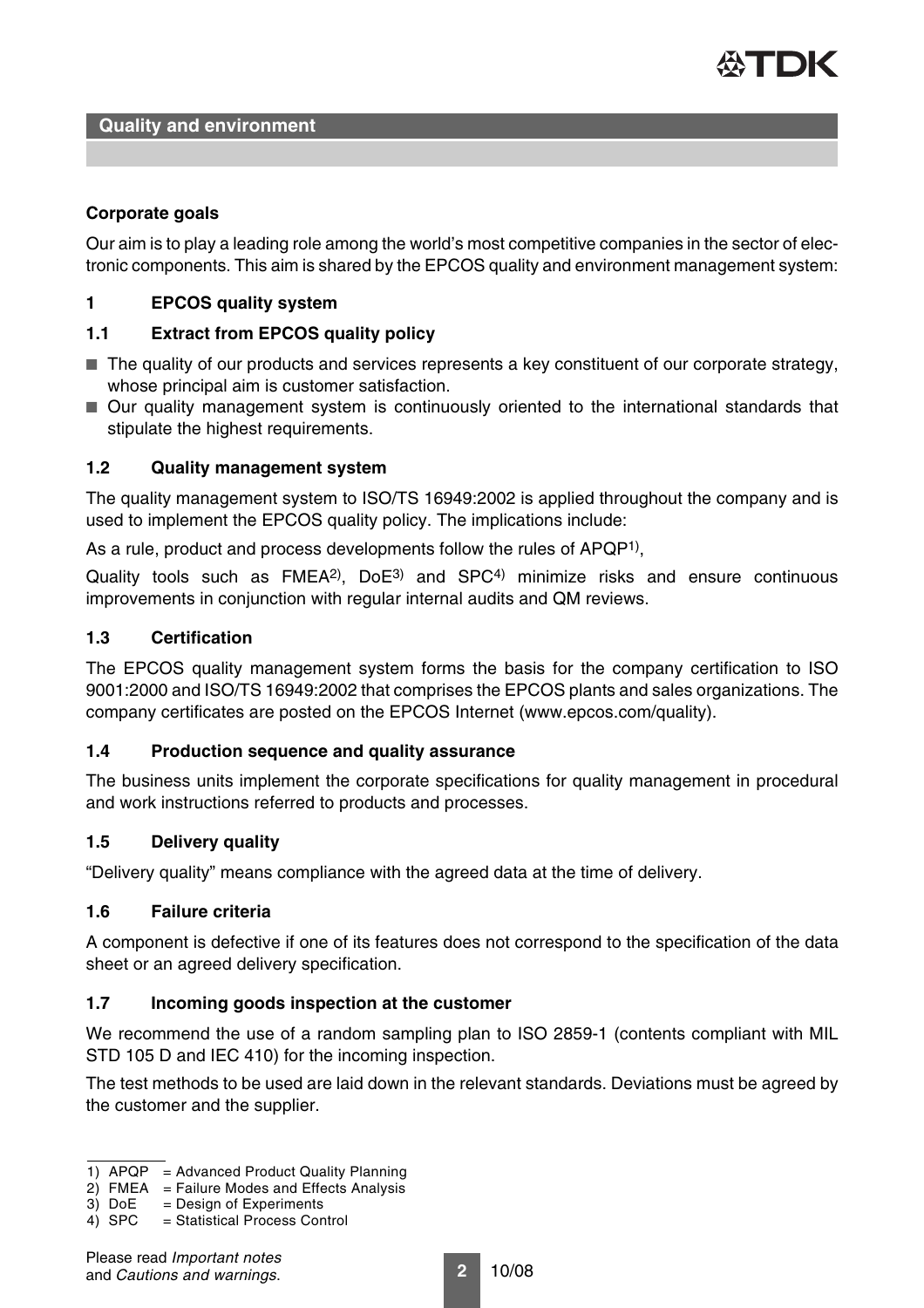

**Quality and environment**

## **1.8 Service life/reliability**

The service life in terms of reliability is the time period during which random failures occur, i.e. the range in the product operating life in which the failure rate remains largely constant (early failures and end of operating life excepted). The value depends strongly on conditions of use.

The ambient temperature, direct current loads and the inherent heating caused by alternating current loads might have a decisive effect on the service life and usability of chokes and inductors.

## **1.9 Failure rate (long-term failure rate)**

The failure rate is defined as the fraction failure divided by a specified operating period. The failure rate is expressed in fit (failures per 10<sup>9</sup> component test hours) or percentage failure in 1000 hours.

1 fit =  $1 \cdot 10^{-9}$  failures/h (**fit** = **f**ailure **i**n **t**ime)

Example of a failure rate  $\lambda_{\text{test}}$  determined by a service life test:

- 1) Number of components tested  $N = 8000$
- 2) Operating hours (duration of test)  $t_h$  = 25 000 h
- 3) Number of failures  $n = 2$

$$
\lambda_{\text{test}} = \frac{n}{N} \cdot \frac{1}{t_b} = \frac{2}{8000} \cdot \frac{1}{25000} = 10 \text{ fit} = 0,001 \text{ %}/1000h.
$$

When failure rate values are stated, the corresponding failure criteria and the operating and ambient conditions must also be given.

The failure rate of components, when plotted against time, shows the following characteristic curve with the three periods

- I: early failure period,
- II: service period,
- III: wear-out failure period



Unless otherwise specified, the given failure rate refers to the service period (phase II). During phase II, an approximately constant failure rate  $\lambda_0$  can be assumed.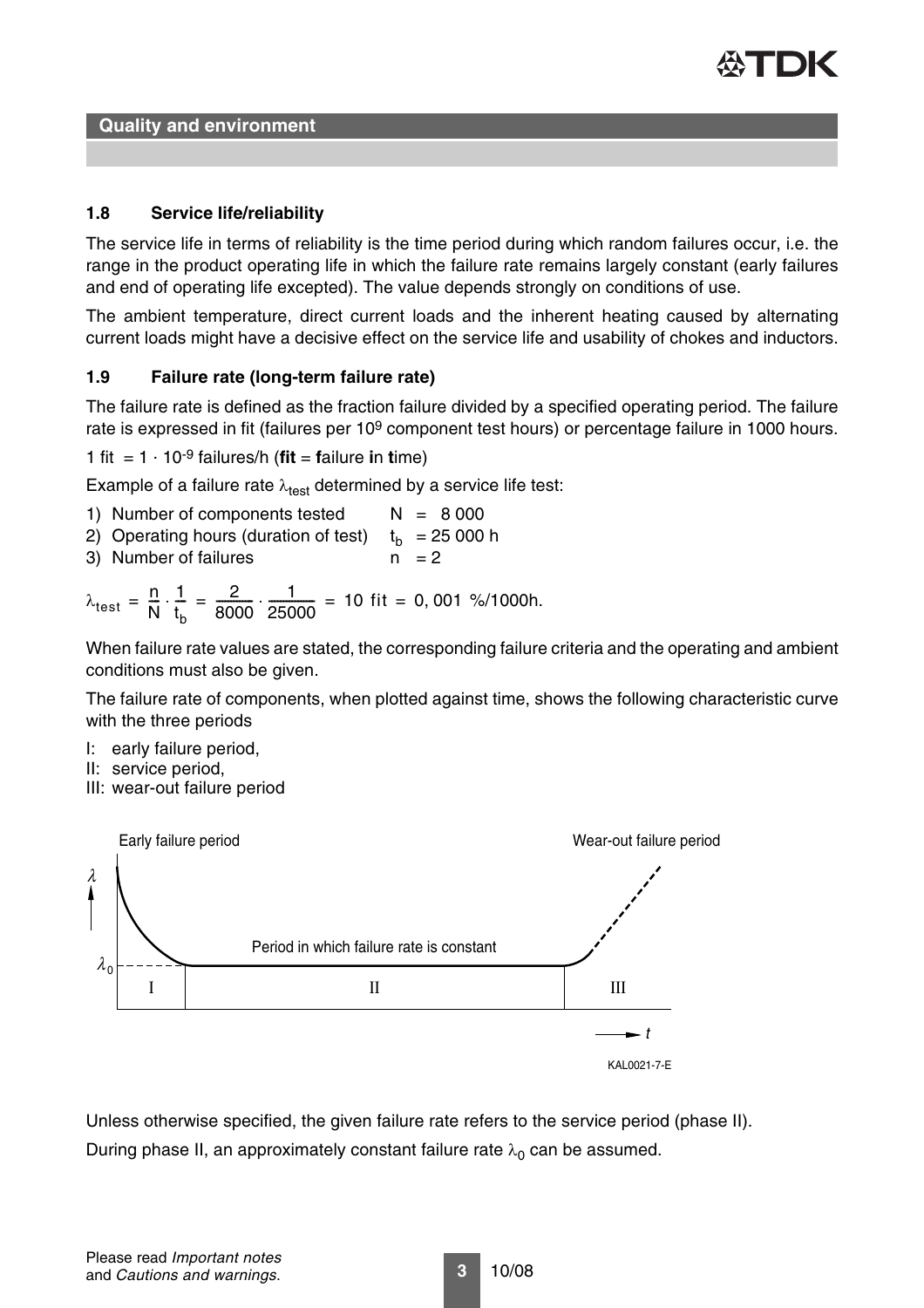

## **1.10 Traceability**

At all stages of production, components are identified by papers accompanying each batch. The completion of manufacturing and testing steps are confirmed and documented in SAP R/3. This ensures the traceability of a batch. After shipment, traceability is ensured by a code on the packing.

## **1.11 AQL values**

The AQL (AQL = acceptable qualitiy level) figures are based on a random sampling plan to DIN ISO 2859-1 (contents compliant with MIL STD 105D and IEC 60410).

The sampling instructions of this standard are such that a delivered lot will be accepted with a probability of 90% if the percentage of non-conformancies does not exceed the stated AQL figure. As a rule, the percentage of non-conformancies in deliveries from EPCOS is significantly below the AQL figure. The acceptance value we apply to inoperatives, i.e. unusable components is  $c = 0$ .

## **1.12 Conditions of use**

EPCOS products may only be used in line with the technical specifications and installation instructions and must comply with the state of the art. Non-observance of limits, operating conditions or handling guidelines can lead to disturbances in the circuit and other undesirable consequences such as a higher failure rate. In this connection, please note the "Important notes" on page 2.

Should you have any application-referred questions, please contact our experts, who will be pleased to advise you.

#### **1.13 Customer complaints**

If a fault occurs in a product despite careful manufacture and testing, please contact your local sales organization. They will register your complaint as an RMA1) process and forward it to the relevant technical departments for rapid handling.

EPCOS treats technical complaints according to the 8D methodology; i.e. with the use of interdisciplinary teams who aim to implement rapid countermeasures and sustained corrections and answer all complaints with an 8D report  $(8D = 8$  disciplines).

In order to be able to deal quickly and smoothly with complaints, the following data are helpful:

- Number of components subject to complaint or returned
- Fault description
- How and when was the fault detected?
- Logistics data (date code, delivery note no.)
- Operating conditions
- Operating duration up to occurrence of the fault
- Measurement parameters in the case of divergent technical data

In the event of transport damage, we would ask you to describe this in more detail and if required to mark it so that it can be distinguished from any further damage sustained during the return shipment. The original package should also be checked and any damage to be described. In order to avoid further damage, the original packaging should also be used for the return shipment. In case of receiving a damaged delivery, please document this damage with a signature of the forwarding company on the delivery papers.

<sup>1)</sup> RMA = Return to Manufacturer Authorization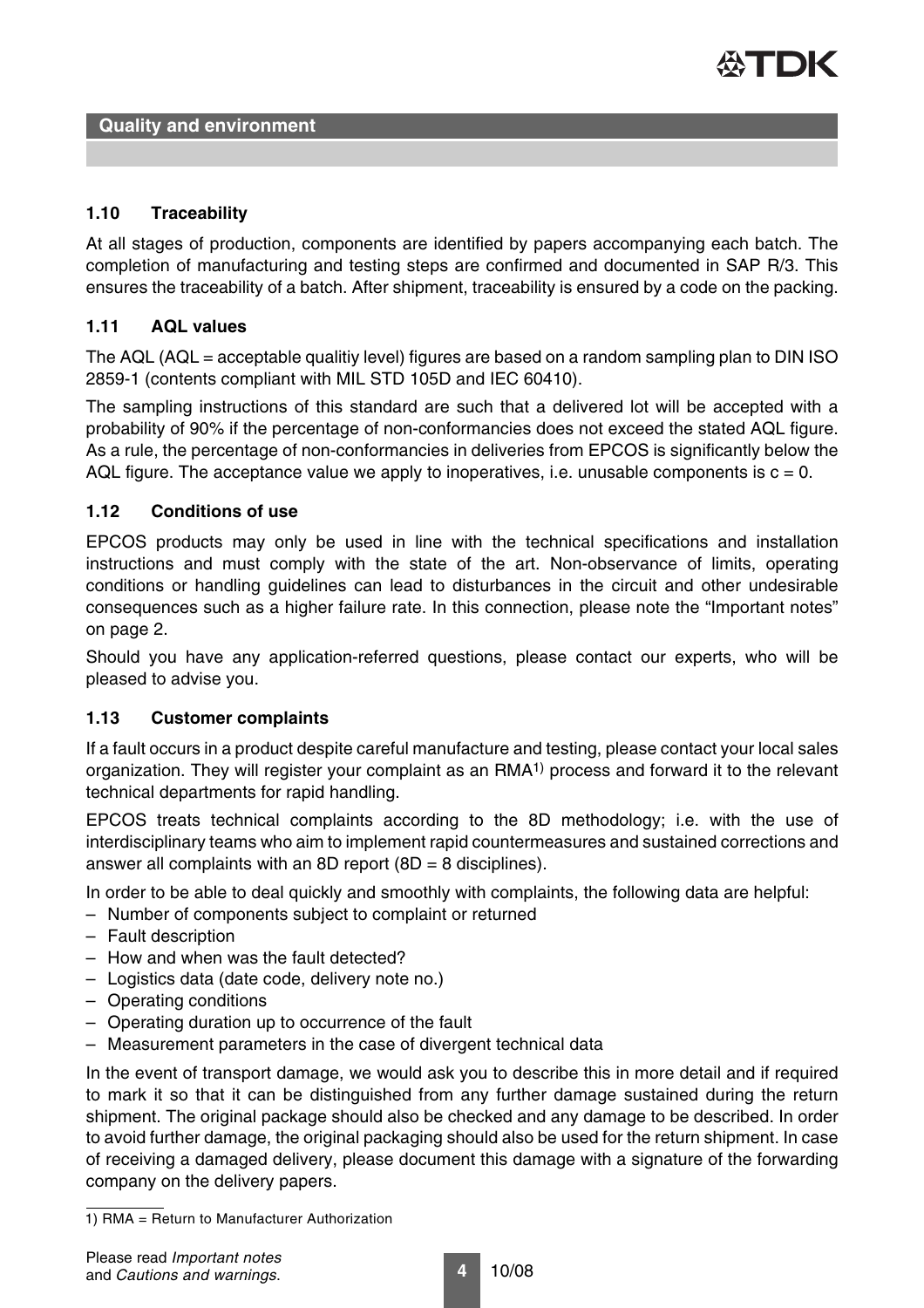

**Quality and environment**

## **2 Environmental management system**

## **2.1 Environmental policy**

Our fundamental commitment to protect the environment is set down in the EPCOS environmental policy.

EPCOS defines the following guidelines for environmental protection:

- We work continuously to lighten the burden on the environment and to reduce consumption of energy and natural resources.
- We take all necessary precautions to avoid environmental hazards and damage.
- Environmental impacts are assessed and flow into product and process planning at the earliest possible stage.
- Our environmental management systems ensures that our environmental policy is effectively implemented. The technical and organizational procedures required are regularly monitored and constantly upgraded.
- Every employee is required to act in an environmentally conscious manner. Promoting of responsibility for the environment at all levels is a continuous management task.
- We seek to influence our business associates to follow environmental guidelines similar to ours. We supply our customers with information on environmentally compatible use of our products. We work in a spirit of cooperation with the relevant authorities.
- We inform the public of the environmental impact of our activities and the environmental achievements of our company.

#### **2.2 Environmental management system**

The EPCOS environmental management system for ISO 14001 that is applied across the company is used to implement the EPCOS environmental policy. It is posted on the EPCOS intranet and is thus accessible to all employees.

#### **2.3 Certification**

The EPCOS environmental management system forms the basis for the ISO 14001 company certification in which all the plants are being successively integrated.

The company certificate is posted on the Internet at www.epcos.com/environmental\_management.

#### **2.4 RoHS**

In addition to superior technical characteristics and fulfillment of constantly increasing reliability requirements, the environmental impact of our inductive components is an important characteristics for EPCOS, meeting so the customers expectations.

Starting in the design phase EPCOS IN ensures that parts and processes satisfy the EPCOS BAD-SL (EPCOS Banned and Declarable - Substance List) and in particular RoHS (directive 2002/95/EC of the European Parliament and Council of January 2003 restricting the use of certain hazardous substances in electrical and electronic equipment).

RoHS analysis and reporting using the suppliers material data sheets ensure that there is no more than 0.1% concentration by weight of Pb, Hg, Cr6+, PBB and PBDE (Cd 0.01%) in homogeneous materials.